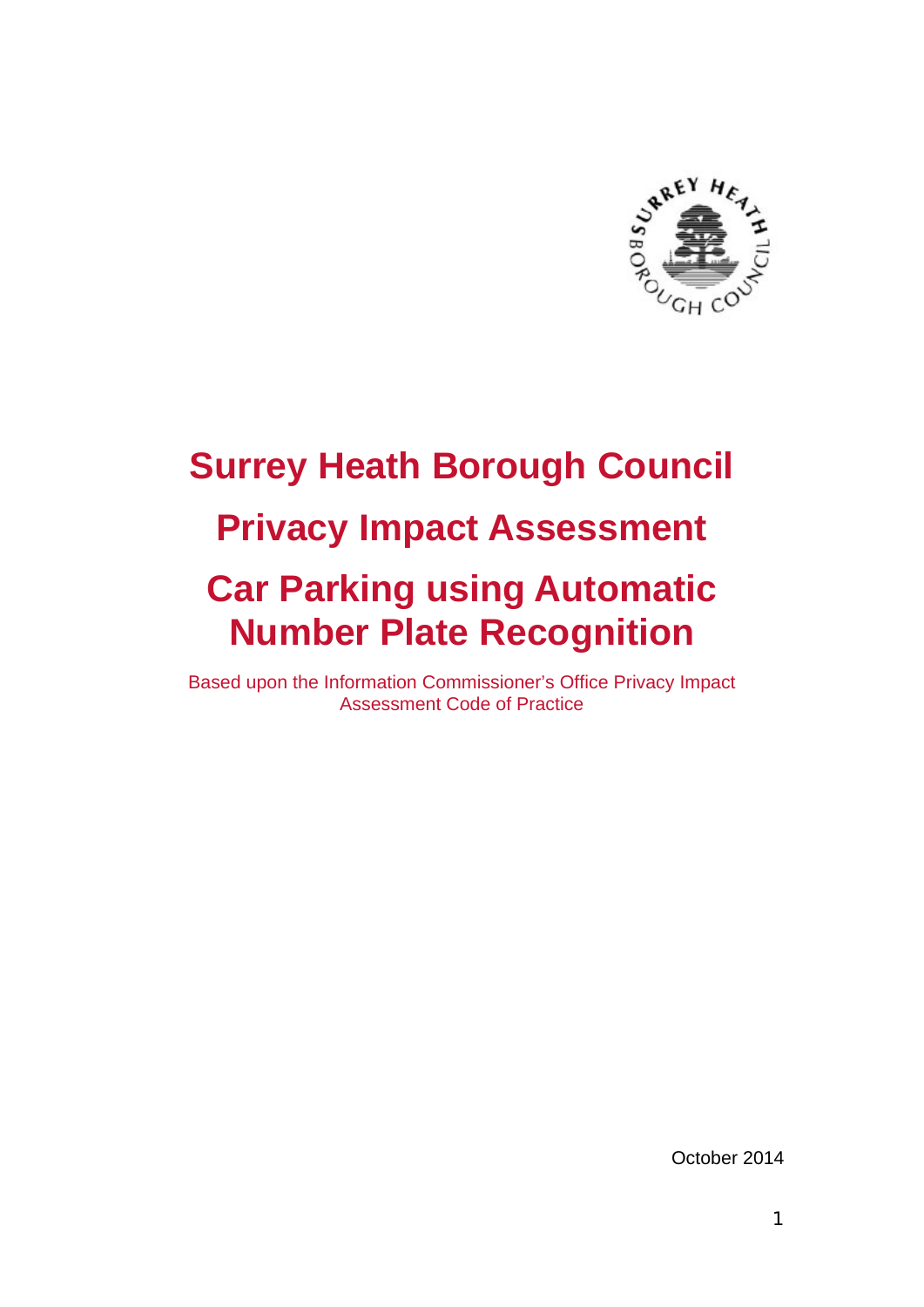A Privacy Impact Assessment (PIA) is a process, which assists the Council in identifying and minimising the privacy risks of new projects or policies.

Conducting a PIA involves working with people within the Council and with the people affected to identify and reduce privacy risks.

The PIA will help to ensure that potential problems are identified at an early stage, when addressing them will often be simpler and less costly. It is good to get any changes required into contracts at the negotiation stage.

Conducting a PIA should benefit the Council by producing better policies and systems and improving the relationship between the Council and individuals.

A Privacy Impact Assessment will aim to answer some of the questions below.

**Will the project involve the collection of new information about individuals?** 

**Will the project compel individuals to provide information about themselves?** 

**Will information about individuals be disclosed to organisations or people who have not previously had routine access to the information?** 

**Are you using information about individuals for a purpose it is not currently used for, or in a way it is not currently used?** 

**Does the project involve you using new technology that might be perceived as being privacy intrusive? For example, the use of biometrics or facial recognition.** 

**Will the project result in you making decisions or taking action against individuals in ways that can have a significant impact on them?** 

**Is the information about individuals of a kind particularly likely to raise privacy concerns or expectations? For example, health records, criminal records or other information that people would consider private.** 

**Will the project require you to contact individuals in ways that they may find intrusive?**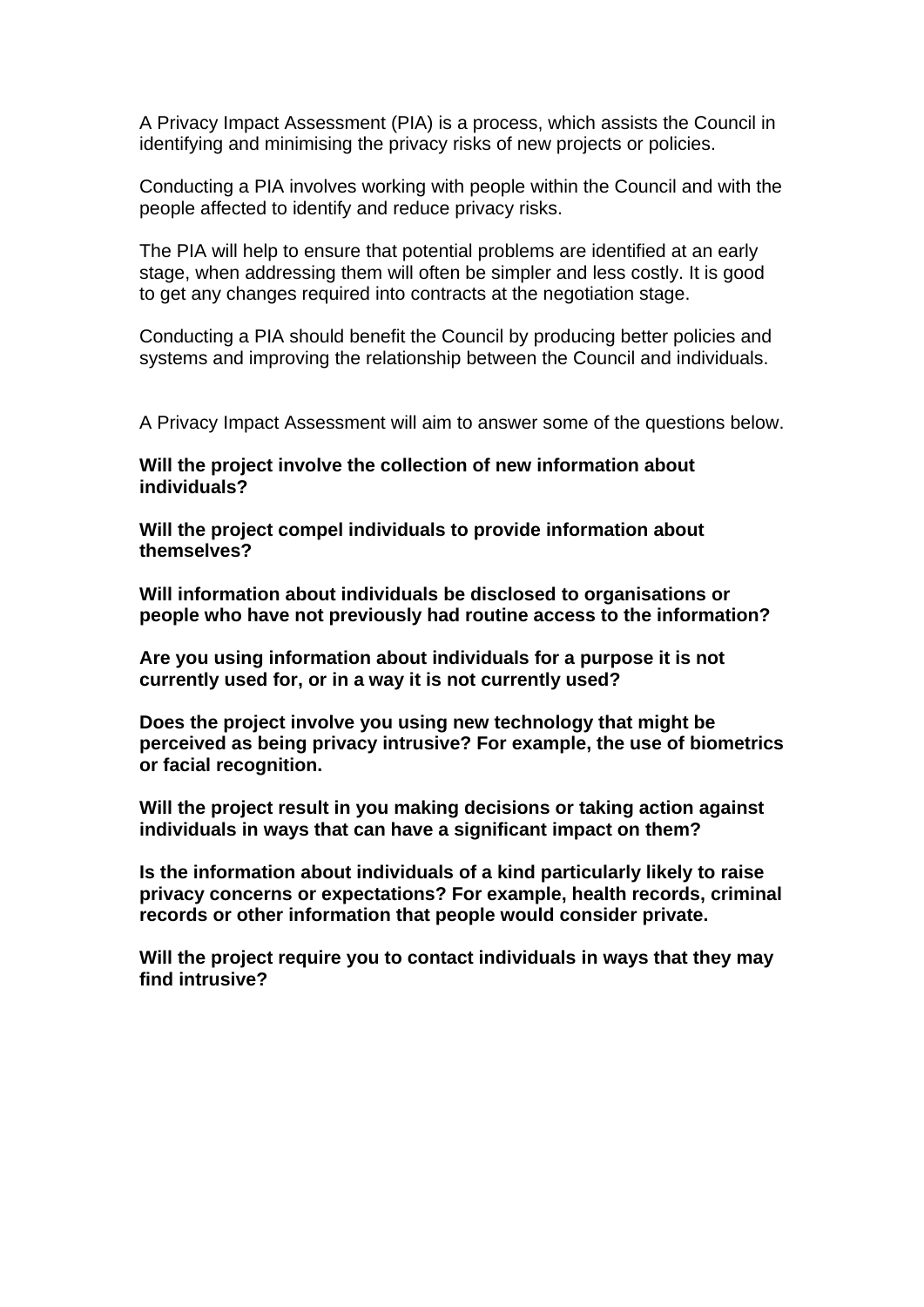Name of Project: SHBC ANPR Car Park Control System Completed by: Eugene Leal, Parking Team Leader Date started: 31 May 2014 Date completed: 26 August 2014 Date submitted to Information Governance Manager: 22 August 2014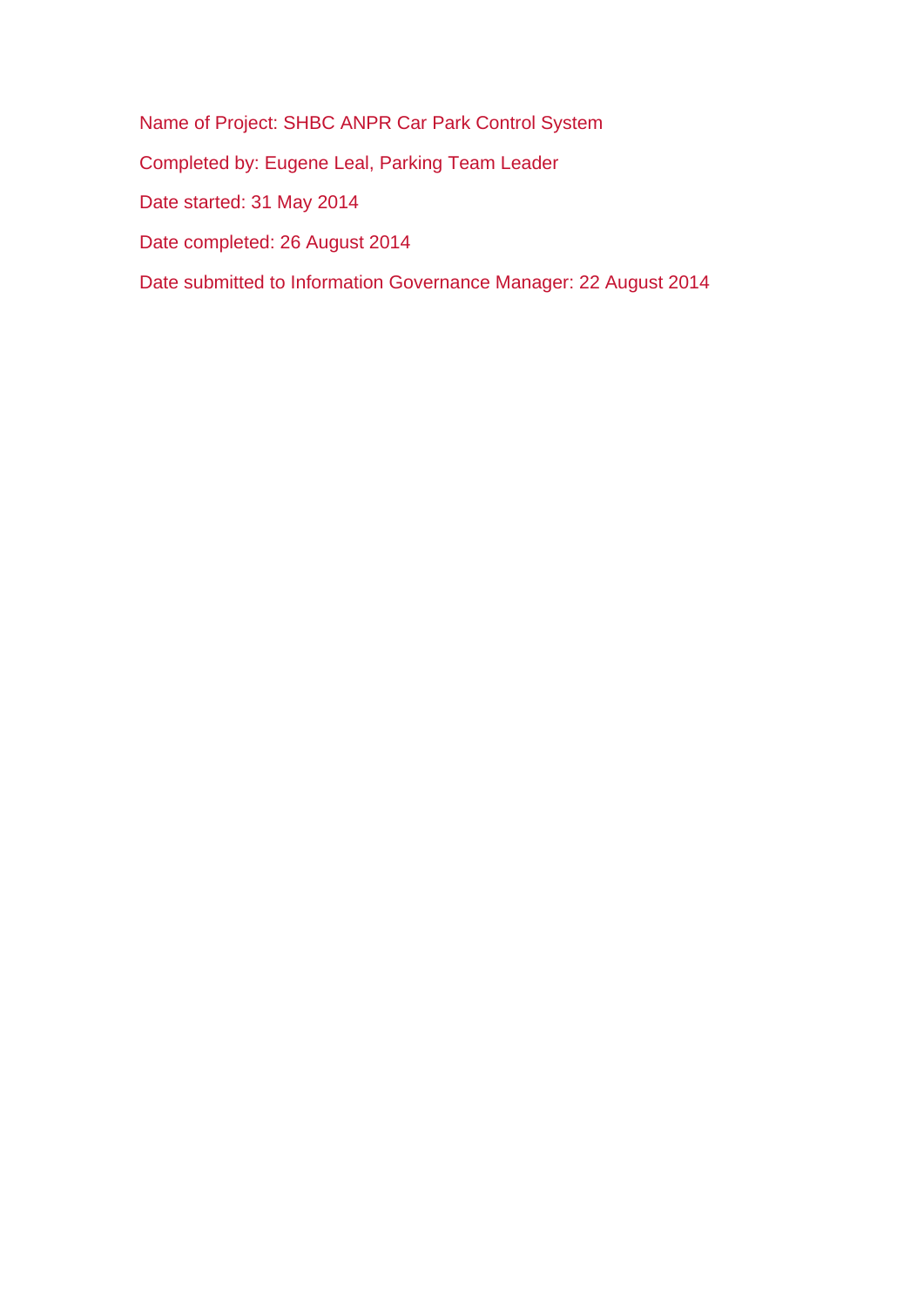#### Privacy impact assessment

The Privacy Impact Assessment should identify particularly if any sensitive personal information is being held and how it is managed. A definition of what is defined as sensitive personal information can be found at Annex Two.

#### **Step one: Identify the need for a PIA**

The purpose for conducting this PIA is that the Fusion System will hold basic personal information in order to administer the permit system as well as vehicle registration mark (VRM) data to control entry, exit and payment for Main Square and Knoll Road multi-storey car parks. This PIA is aimed at identifying what data is collected and how it is managed from the time of collection to the time of deletion.

The Fusion System supplied by NewPark Solutions is a ticketless car park control system.

Being ticketless, the system offers the following benefits:

For SHBC:

- 1. Less paper used, thereby reducing running costs
- 2. Quicker entry time, as driver does not need to stop to collect a ticket
- 3. Quicker entry time also means shorter queues into the car park during busy times
- 4. Fewer moving parts within the pay station therefore easier and cheaper maintenance and fewer engineer callouts
- 5. Electronic Permit System, no need to buy or maintain pass cards.

For Customers:

- 6. No ticket jams
- 7. No lost ticket charges
- 8. No wet or misread tickets
- 9. Electronic permits, meaning no more pass card failures.
- 10. Quicker entry and exit through the barriers at the entrance and exit of the car parks.
- 11. Payments by credit/debit card
- 12. Expansion of payment systems to include pre-loaded parking accounts and other cashless payment options.

Fusion is an Automatic Number Plate Recognition System that captures a vehicles registration mark (VRM) and uses that information as follows:

- 1. Entry camera captures the VRM of all vehicles as they enter the car park and stores the information on the server.
- 2. Paying customers, when they are ready to pay for their parking, enter their VRM in to a pay station. The Fusion system cross-refers this VRM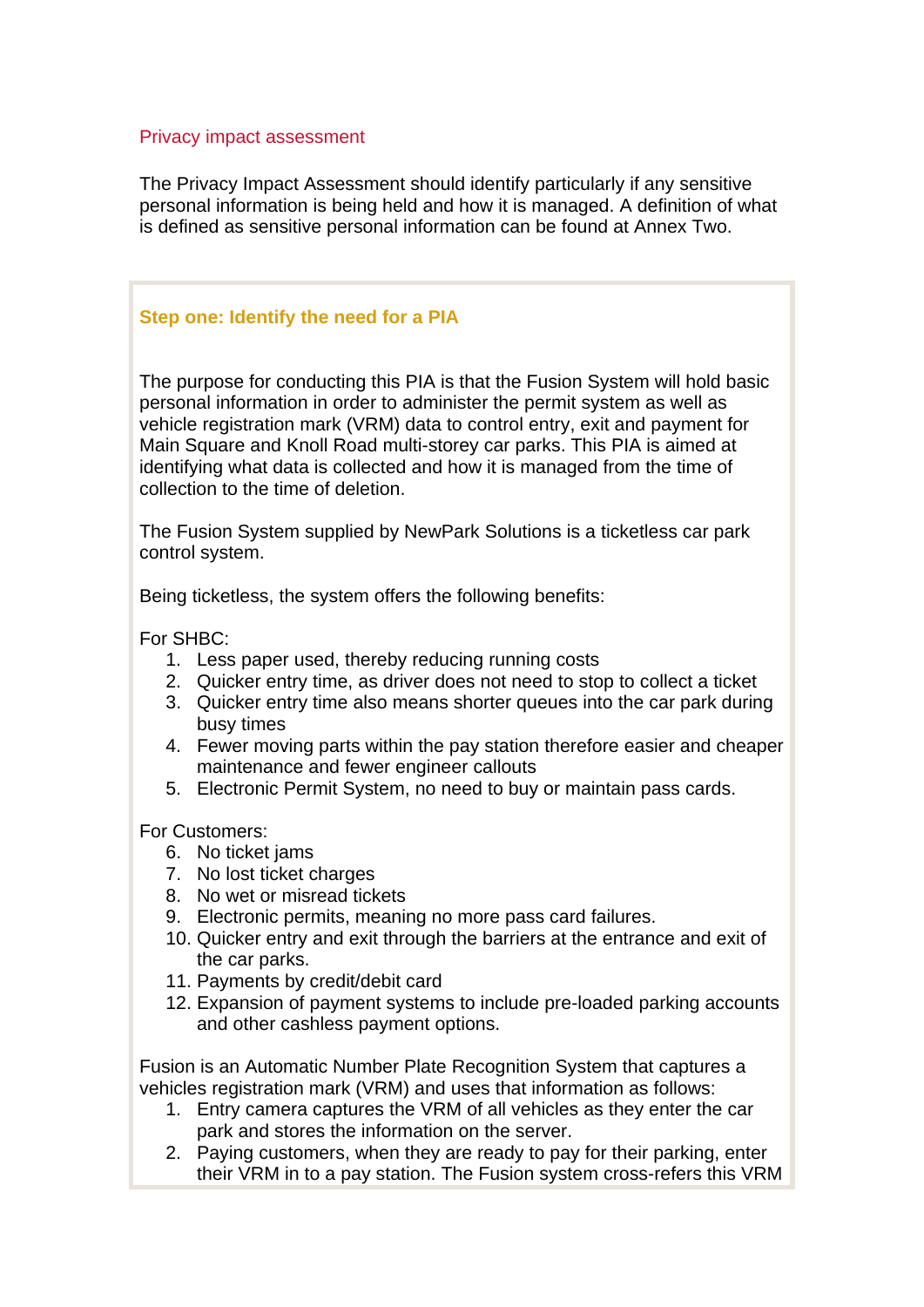to the captured database and displays the parking fee payable.

- 3. The parking fee is payable by cash or debit/credit card. The debit/credit card information is not stored in the Fusion system. CreditCall, who administer the payments, stores the debit/credit card information separately.
- 4. At the exit, an exit camera captures the VRM. This VRM is checked against the permit database and entry database. When a valid permit or payment is verified, the barrier raises.

Permit holders have to provide the VRM's of all vehicles they may use. Only basic details are held on the Fusion System and no one outside SHBC Business Services, IT section and NewPark, who are required to see the information, will have access to this permit holder's information. All permit applications forms are on-line with the appropriate instructions, declarations and signature block. A sample copy of a permit application is in Annex 3. Please follow this link for information about the system:

http://www.surreyheath.gov.uk/transport/carparking/default.htm

Paying customers are advised at the entrance of the car parks that an ANPR system is in operation. Should they not wish to enter the car park they are able to continue to the highway without entering the car park.

Notwithstanding the above, for non-permit holders the only information held is the VRM of the vehicle. It is not possible to identify an individual or garner any additional information about the vehicle from the Fusion system.

Neither SHBC nor NewPark Solutions have any authority to request driver details from the DVLA for any vehicle captured by the Fusion System.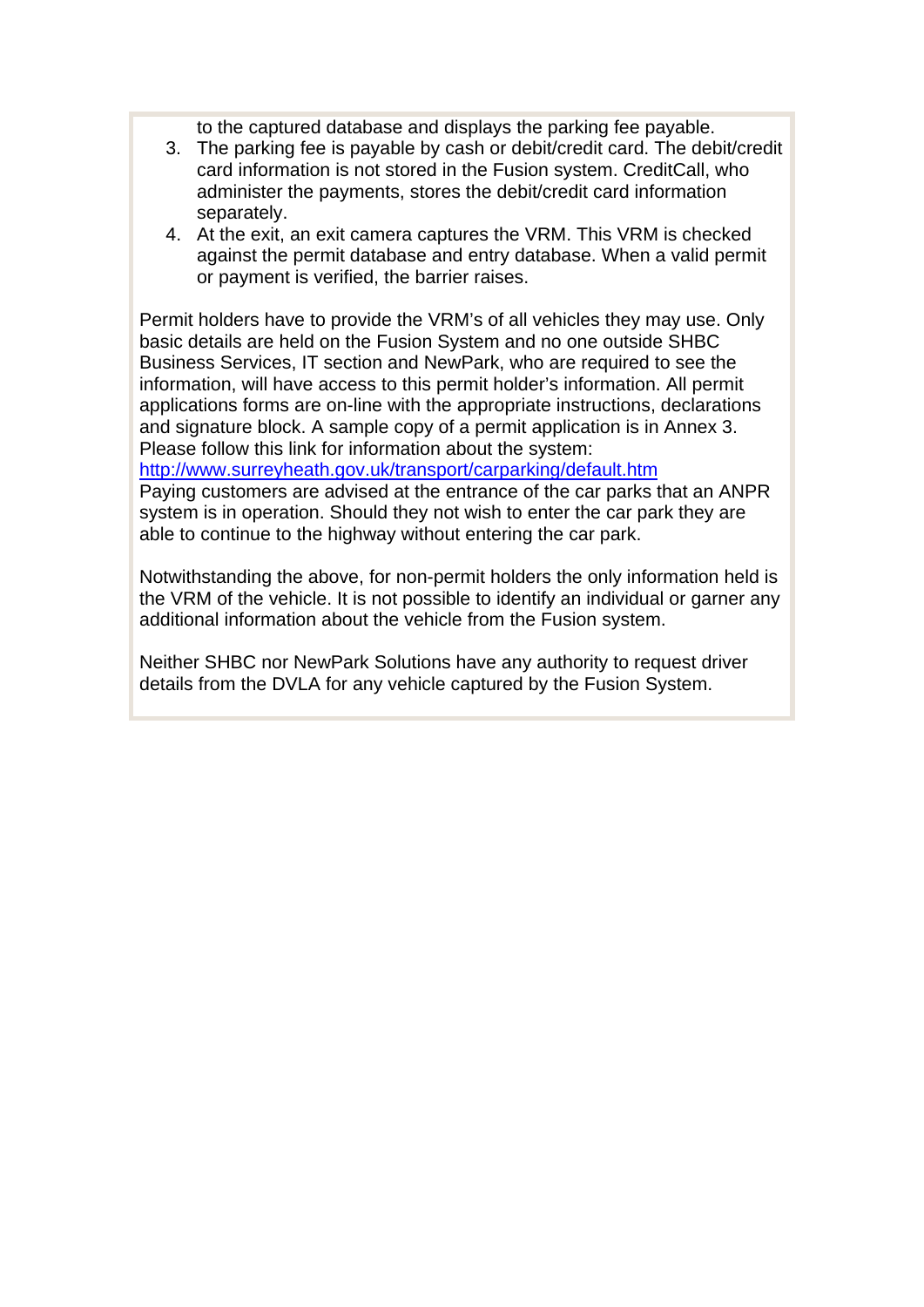#### **Step two: Describe the information flows**

Paying Customers:

- 1. As the vehicle approaches the entry barrier, the entry camera captures and stores on the server the VRM, the date and time of entry and then raises the barrier to allow access in to the car park.
- 2. At the pay station, the driver enters their VRM. The Fusion System calculates the duration of the stay and displays the payment due. The driver pays the amount due and proceeds to their vehicle.
- 3. As the driver approaches the exit barrier, the exit camera captures the VRM and verifies that payment has been made then raises the barrier. The driver must exit the car park within a grace period which will vary, depending upon operational necessity.

Permit Holders:

- 1. The permit applicant supplies personal details, including their VRM(s), to establish their entitlement to a permit.
- 2. The VRM is stored on the Fusion System in the Permit Database for as long as the permit is in issue, after which it is deleted after 28 days with back-up data being deleted 7 days later.
- 3. As the vehicle approaches the entry barrier, the entry camera captures and stores the VRM, the date and time of entry and then raises the barrier, if the vehicle is on the Permit Database.
- 4. As the driver approaches the exit barrier, the exit camera captures the VRM and verifies that the vehicle has a permit then raises the barrier.

Visitors and Volunteers

- 1. The visitor/volunteer will supply their name and their VRM to establish their entitlement for free entry out of the car parks.
- 2. The VRM is stored on the Fusion System in the Discount Database.
- 3. As the vehicle approaches the entry barrier, the entry camera captures and stores the VRM, the date and time of entry and then raises the barrier.
- 4. As the driver approaches the exit barrier, the exit camera captures the VRM, checks the database to verify that the vehicle is entitled to free parking and then raises the barrier.
- 5. The VRM and details of their stay will be recorded manually for accounting and audit purposes.

Retention and disposal of data

NewPark Solutions store all VRM data on three secure servers held in the UK. Access to this data is restricted to SHBC personnel and NewPark Solutions support personnel as part of the Software Maintenance Agreement dated 24<sup>th</sup> March 2014.

Surrey Heath Borough Council will issue instructions to NewPark to delete VRM data held in the payment and discount databases after 28 days and to delete all permit data, including personal details, 28 days after the expiry of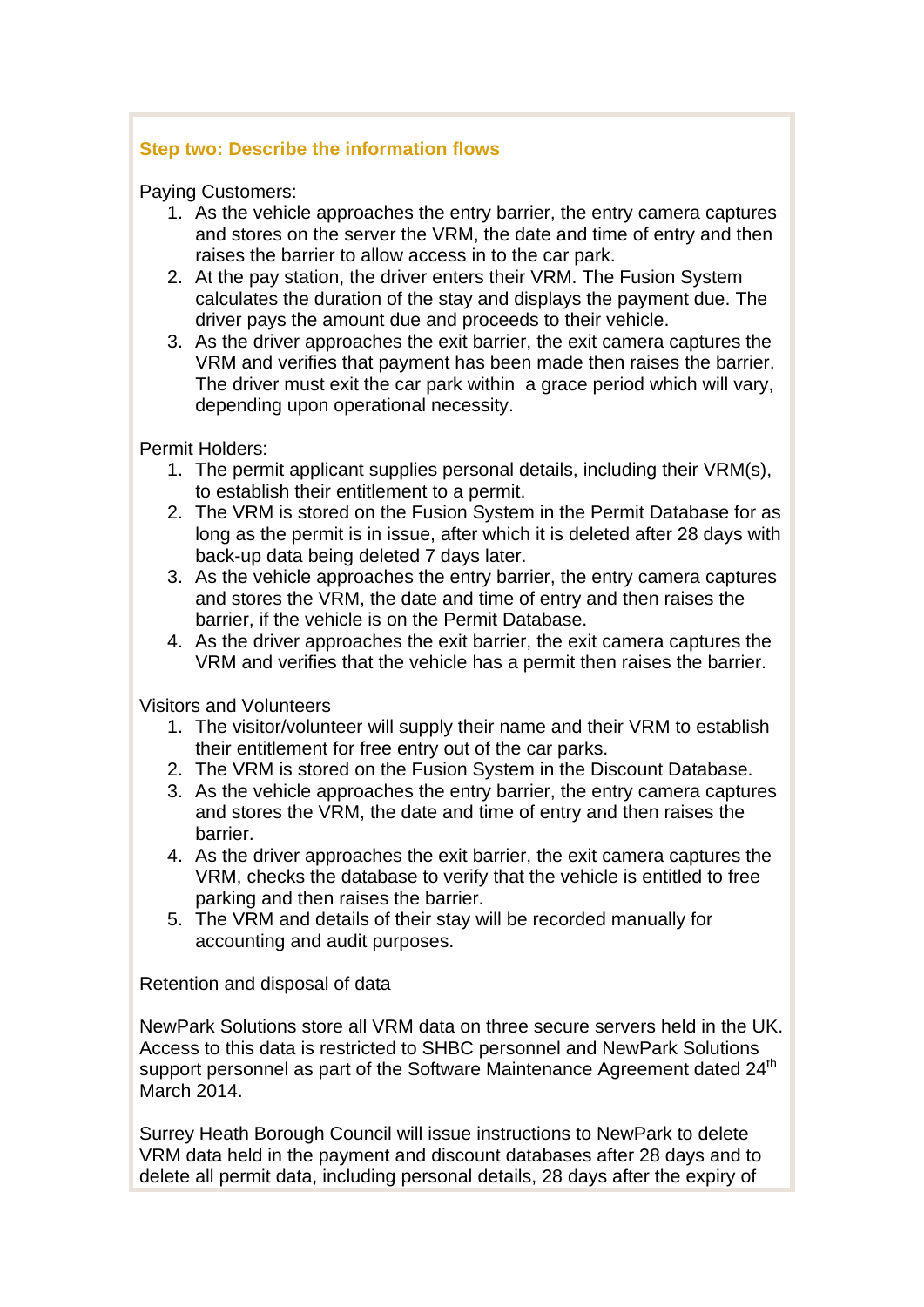the permit.

NewPark Solutions will delete all data held (for paying customers, visitors and volunteers) after 28 days, with back up discs being over-written 7 days later. NewPark Securities Limited shall carry out its duties as Joint Controller, as defined by the Data Protection Act 1998, with Surrey Heath Borough Council in accordance with Section 13.3 of the Software Maintenance Agreement signed between NewPark Securities Limited and Surrey Heath Borough Council.

The VRMs on the Permit database will be stored for 28 days beyond the expiry of the permit. Visitor and volunteer data deleted from the Discount database after 28 days, with back-up tapes over-written 7 days later.

Visitor and Volunteer data will be used to ensure the integrity of the Discount Scheme; monitoring the costs of parking and enabling, the internal recharging of the relevant parking costs. This is a new function available to Surrey Heath Borough Council and is used to provide an additional service and allow closer financial monitoring.

Access to the data will be restricted to:

Business Services, part of Surrey Heath Borough Council in the routine processing of permits, payments, refunds, system maintenance and monthly visit/volunteer audits and parking reports.

IT Services, part of Surrey Heath Borough Council for system maintenance and support.

NewPark Solutions, Support Team for periodic investigation of faults, routine maintenance, upgrading of user protocols and expansion of facilities in support of SHBC Parking Services.

Monthly Audits of Visitor and Volunteer use will be undertaken by Business Services to ensure the correct use of the schemes to enable internal recharging for the relevant parking costs.

As the Fusion system records each VRM separately, it is possible to run reports to monitor individual vehicles to ensure the Fusion system is correctly used.

Management reports will only use anonymised data to provide information such as usage, length of stay, parking fee analysis etc.

The system will not hold any personal sensitive information.

A dissemination of personal data disclaimer is on all permit applications forms.

ANPR signing is at the entrance to the car parks.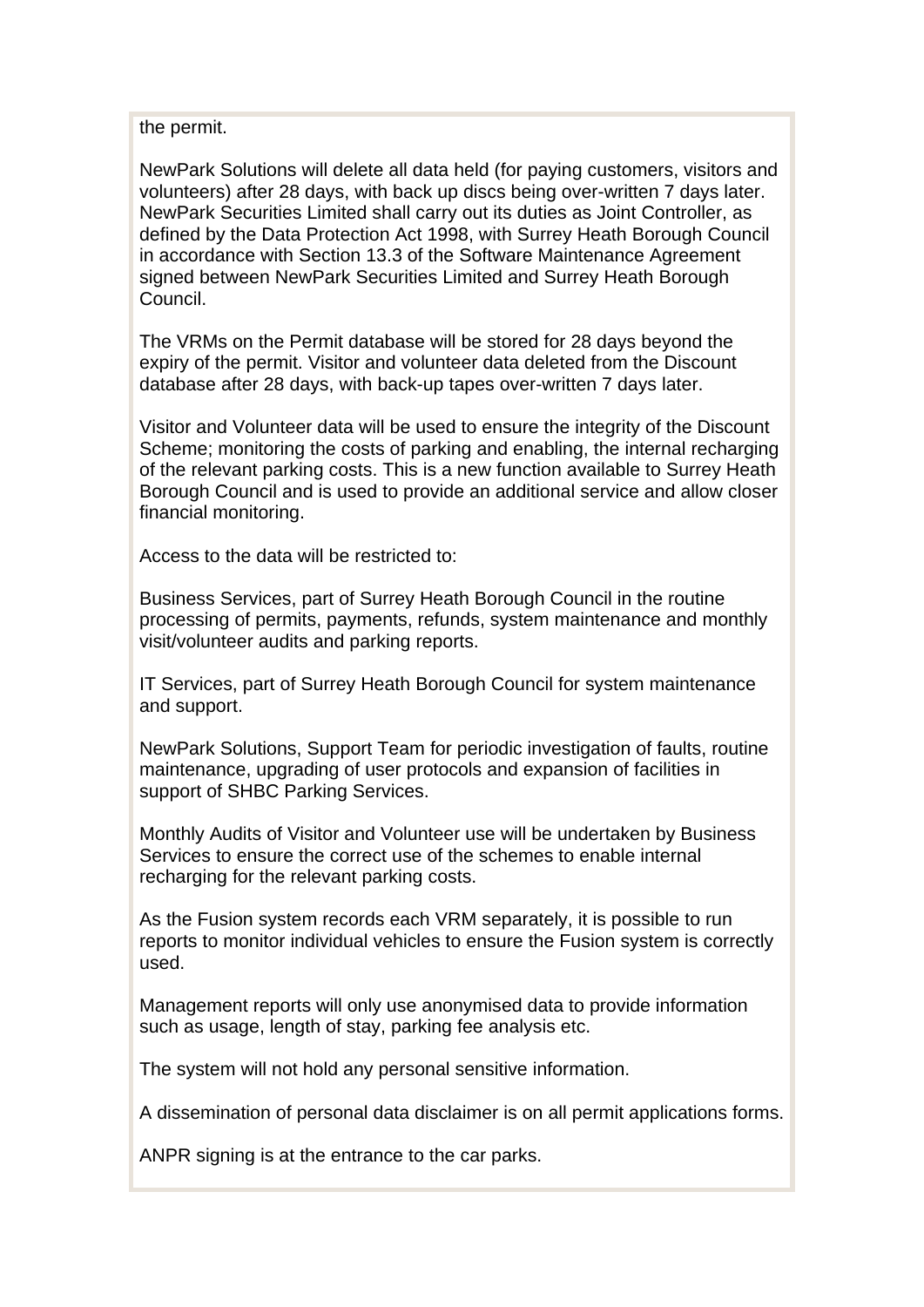#### **Consultation requirements**

The VRM's captured by the Fusion System are anonymous. No driver/owner details can be garnered from holding the VRM as neither SHBC nor NewPark Solutions have any authority to request driver details from the DVLA for any vehicle captured by the Fusion System.

The Permit database holds basic information on the permit holder in order for that permit holder to use the car park, help Business Services to manage the permit system and to provide audit data to ensure that permits are issued correctly.

The SHBC permit database populates the Fusion Permit database with the basic information required about the permit applicant and their vehicle(s).

Internal consultation has taken place between Business Services and IT Services to ensure compliance with Data Protection Act 1998.

All permit holders have been informed of the change to an ANPR system and have been informed of how the system works. However, it has been a requirement of SHBC that any person wanting a parking permit have to supply personal details such as name, VRM, place of work and contact number in order to obtain a permit. This requirement has not changed.

Personal details for permits are required to establish the eligibility for any specific permit, in compliance with Surrey Heath Borough Council permit policy. Personal contact details are required to ensure the smooth administration of the permit system and to enable the Business Services to contact permit holders to issue reminders, chase payment and advise on changes to the parking regulations.

| Step three: Identify the privacy and related risks |                                                                |                 |                                                                                                                 |
|----------------------------------------------------|----------------------------------------------------------------|-----------------|-----------------------------------------------------------------------------------------------------------------|
| Privacy issue                                      | Risk to<br>individuals                                         | Compliance risk | Associated<br>organisation /<br>corporate risk                                                                  |
| Holding of VRM                                     | Possible<br>identification to<br>an individual<br>from the VRM |                 | Information<br>Management is<br>recorded on the<br>corporate risk<br>register. It is<br>recorded as<br>possible |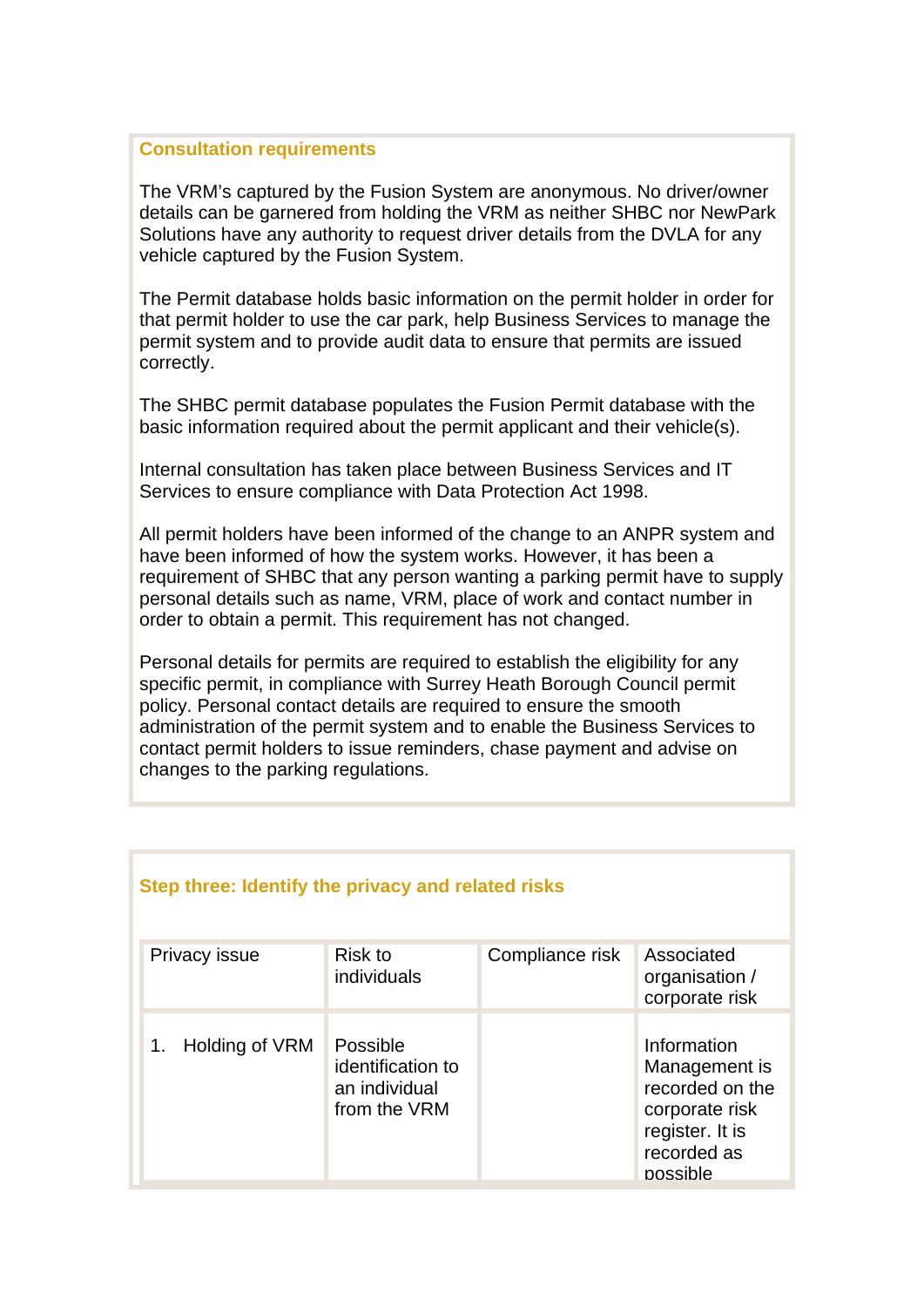| 6. | Permit holder<br>data<br>maintenance<br>procedure is not<br>maintained                       | As above                                       | As above                                                                         |  |
|----|----------------------------------------------------------------------------------------------|------------------------------------------------|----------------------------------------------------------------------------------|--|
| 5. | Retention<br>period for data<br>is not monitored<br>and data<br>deleted when it<br>should be | As above                                       | Staff do not<br>ensure NewPark<br>have deleted the<br>information as<br>required |  |
| 4. | Back-up data,<br>when will it be<br>destroyed?                                               | Information kept<br>longer than<br>necessary   | It is not deleted<br>in line with the<br>retention and<br>disposal policy        |  |
| 3. | Unauthorised<br>monitoring of<br>vehicle<br>movements                                        | As above                                       |                                                                                  |  |
| 2. | Parking pattern<br>observed by<br>Parking<br><b>Services</b>                                 | Certain people's<br>movements are<br>monitored |                                                                                  |  |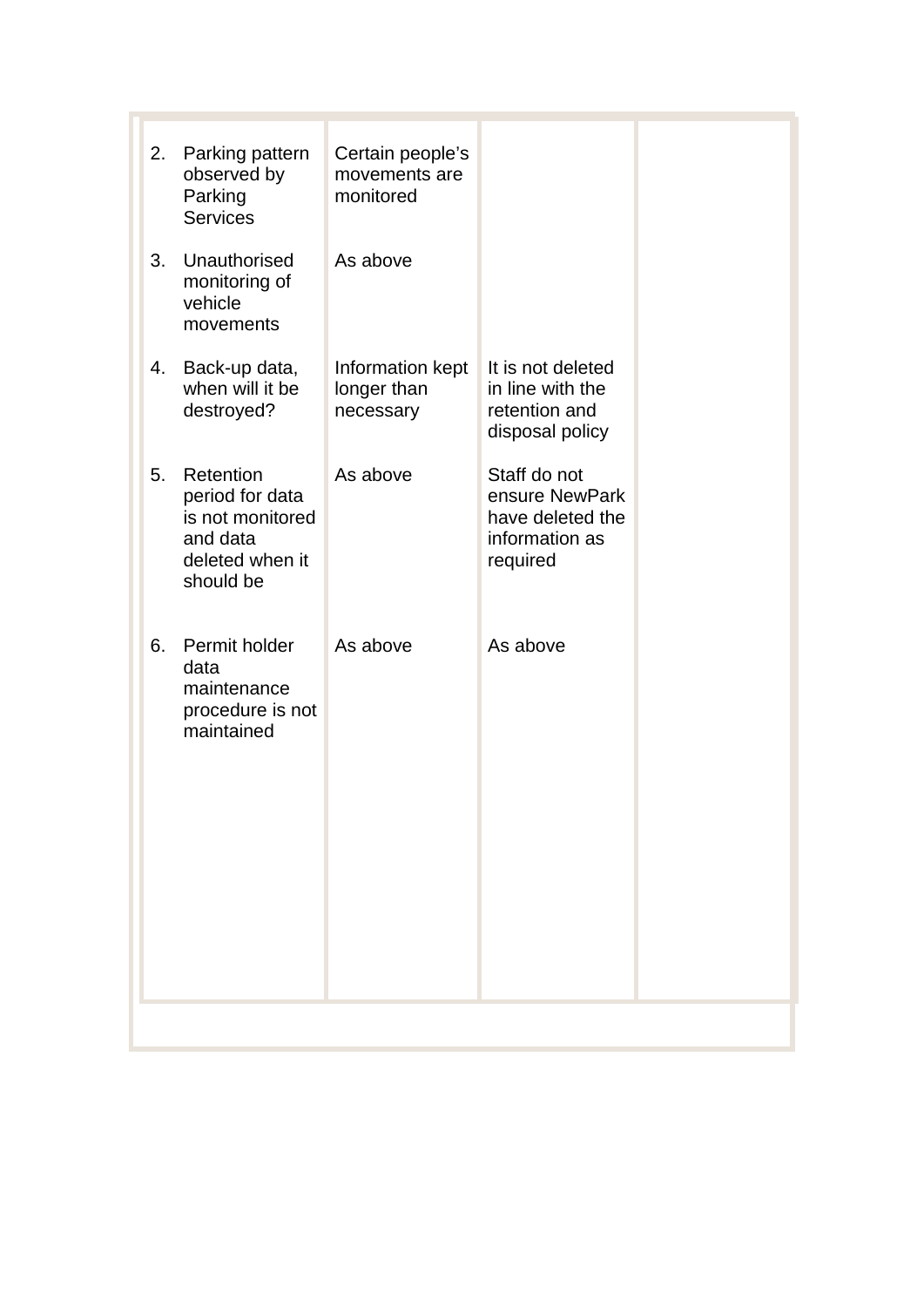# **Step four: Identify privacy solutions**

**Describe the actions you could take to reduce the risks, and any future steps which would be necessary (eg the production of new guidance or future security testing for systems).** 

| <b>Risk</b>                                          | Solution(s)                                                                                                                                                                                | <b>Result:</b> is the<br>risk eliminated,<br>reduced, or<br>accepted?                                                                                                                            | <b>Evaluation: is</b><br>the final impact<br>on individuals<br>after<br>implementing<br>each solution a<br>justified,<br>compliant and<br>proportionate<br>response to the<br>aims of the<br>project? |
|------------------------------------------------------|--------------------------------------------------------------------------------------------------------------------------------------------------------------------------------------------|--------------------------------------------------------------------------------------------------------------------------------------------------------------------------------------------------|-------------------------------------------------------------------------------------------------------------------------------------------------------------------------------------------------------|
| Identification of<br>individual from a<br><b>VRM</b> | Both SHBC and<br>NewPark do not<br>have access to<br>DVLA data. Any<br>requests from<br>the police would<br>have to comply<br>with Section<br>$29(3)$ of the Data<br><b>Protection Act</b> | Eliminated by<br>SHBC and<br>NewPark, The<br>police risk is<br>reduced, as no<br>information<br>would be issued<br>without<br>appropriate<br>paperwork. The<br>data is only kept<br>for 28 days. | The impact on<br>the individual is<br>reduced and is<br>proportionate for<br>the aims of the<br>project                                                                                               |
|                                                      |                                                                                                                                                                                            |                                                                                                                                                                                                  |                                                                                                                                                                                                       |
|                                                      |                                                                                                                                                                                            |                                                                                                                                                                                                  |                                                                                                                                                                                                       |
|                                                      |                                                                                                                                                                                            |                                                                                                                                                                                                  |                                                                                                                                                                                                       |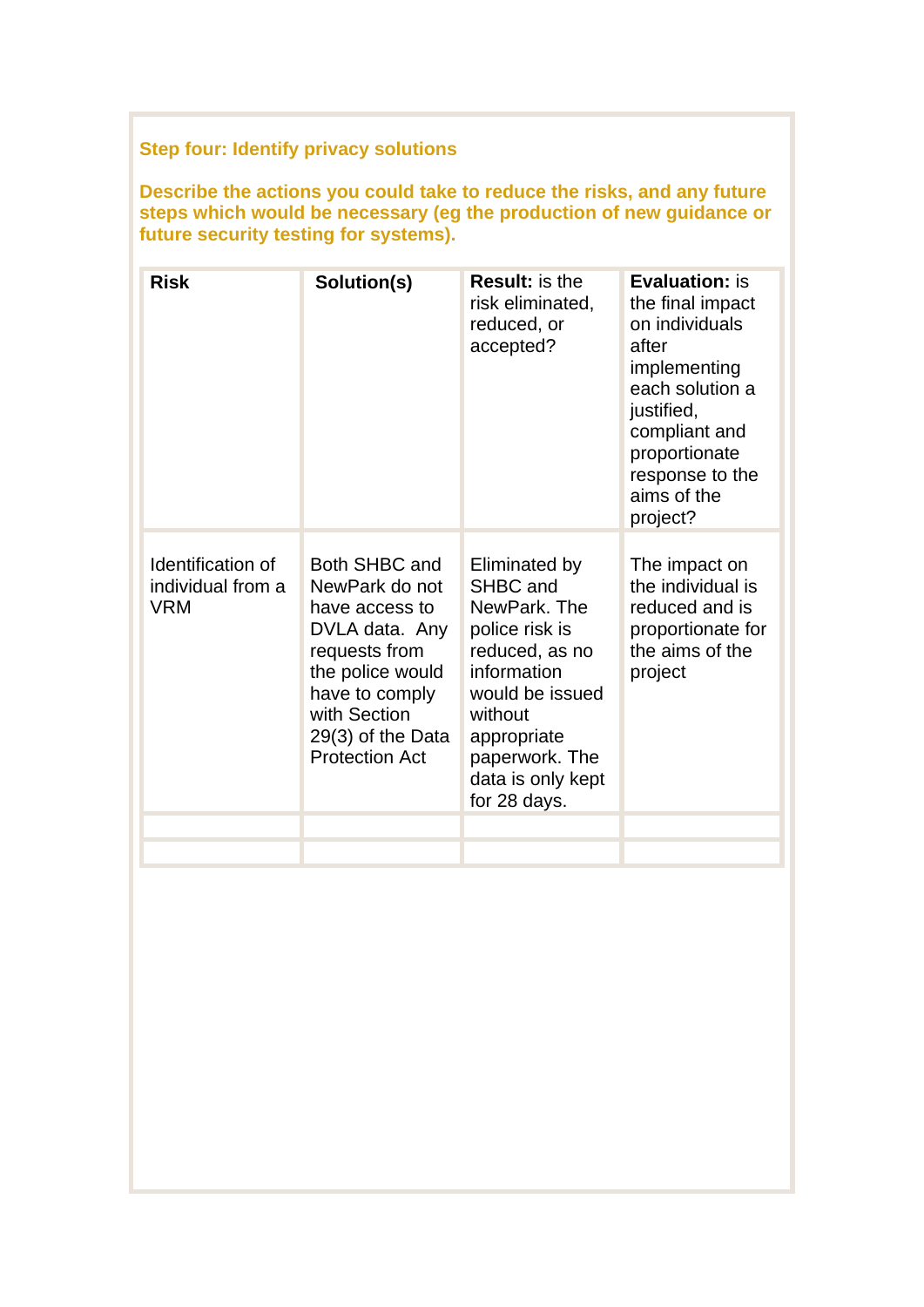#### **Step five: Sign off and record the PIA outcomes**

Who has approved the privacy risks involved in the project? What solutions need to be implemented?

| <b>Risk</b> | Approved solution | Approved by |
|-------------|-------------------|-------------|
| None        |                   |             |
|             |                   |             |
|             |                   |             |
|             |                   |             |
|             |                   |             |
|             |                   |             |
|             |                   |             |
|             |                   |             |

#### **Step six: Integrate the PIA outcomes back into the project plan**

Who is responsible for integrating the PIA outcomes back into the project plan and updating any project management paperwork? Who is responsible for implementing the solutions that have been approved? Who is the contact for any privacy concerns that may arise in the future?

| Action to be taken                        | Date for completion of<br>actions | Responsibility for action          |
|-------------------------------------------|-----------------------------------|------------------------------------|
| Review the deletion<br>time for VRMs.     | 30 September 2014.<br>Completed   | Eugene Leal /<br>Geraldine Sharman |
|                                           |                                   |                                    |
| Contact point for future privacy concerns |                                   |                                    |
| Eugene Leal, Parking Team Leader          |                                   |                                    |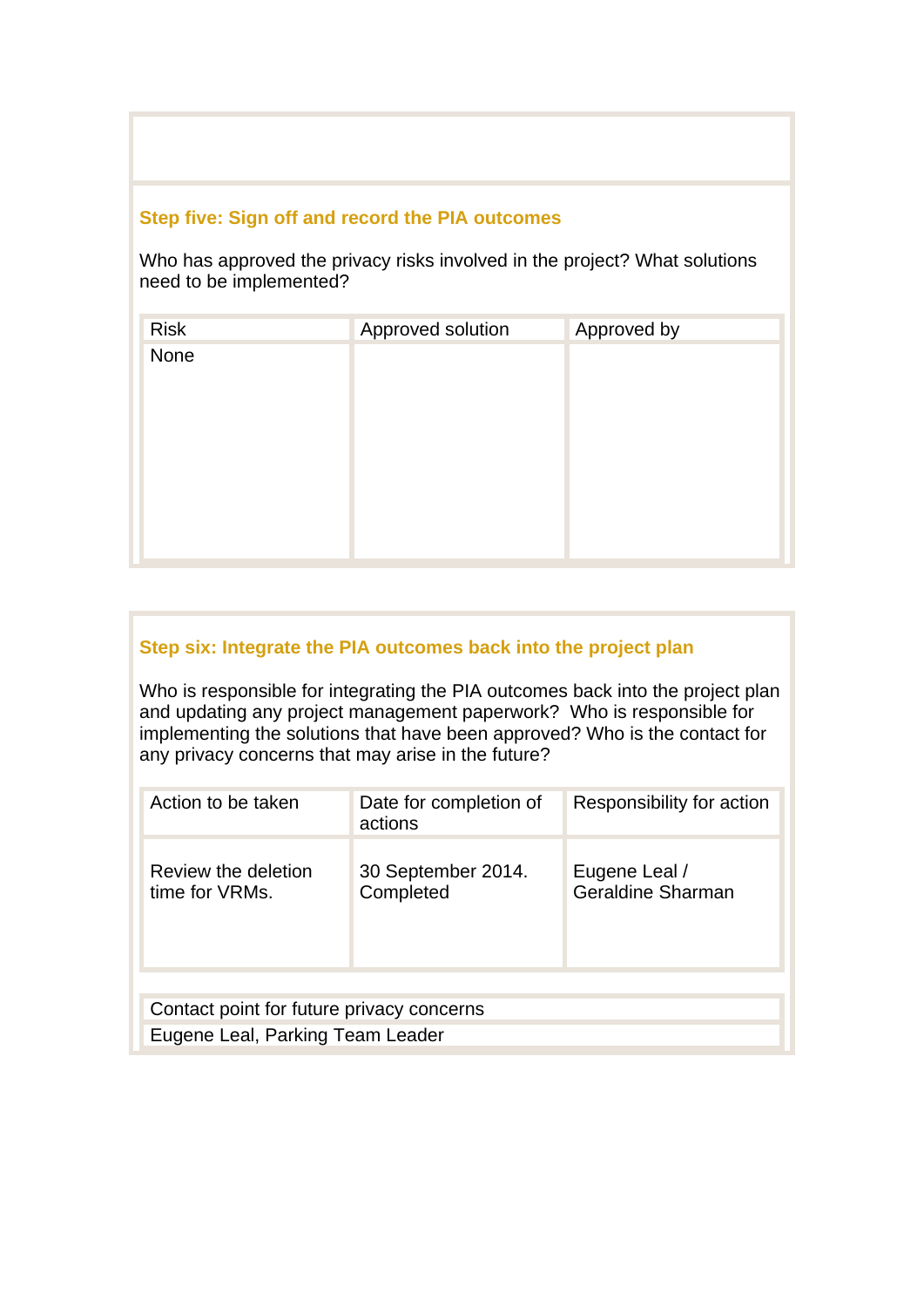# Annex one

# Linking the PIA to the data protection principles

Answering these questions during the PIA process will help you to identify where there is a risk that the project will fail to comply with the DPA or other relevant legislation, for example the Human Rights Act and in particular Article 8. If you do not understand any of the concepts please ask the Information Governance Manager.

#### **Principle 1**

#### **Personal data shall be processed fairly and lawfully and, in particular, shall not be processed unless:**

#### **a) at least one of the conditions in Schedule 2 is met, and**

|                                                                                                                                                                                                                                                    | <b>Yes/No/Comme</b><br>nt                                                                                                         |
|----------------------------------------------------------------------------------------------------------------------------------------------------------------------------------------------------------------------------------------------------|-----------------------------------------------------------------------------------------------------------------------------------|
| What is the purpose of the project?                                                                                                                                                                                                                | See step 1                                                                                                                        |
| What type of personal data are you processing and why?                                                                                                                                                                                             | See Step 1                                                                                                                        |
| Is any of the data classified as sensitive? If yes, please<br>give examples of the sensitive personal data you are<br>processing. Does it have any extra security around it?<br>(For a list of what is sensitive personal data see Appending<br>B) | <b>No</b>                                                                                                                         |
| How will you tell individuals about the use of their personal<br>data?                                                                                                                                                                             | There are details<br>on the permits<br>and only VRM<br>information is<br>collected for the<br>operation of the<br><b>Car Park</b> |
| Does your processing of personal data fall within statutory<br>powers or any other legal or regulatory duties? If yes,<br>please specify what they are?                                                                                            | <b>No</b>                                                                                                                         |
| Do you have any privacy notices? If yes, do they need<br>amending?                                                                                                                                                                                 | <b>No</b>                                                                                                                         |
| Are you setting up a new way to identify someone, or re-<br>using an existing way?                                                                                                                                                                 | New, identifying<br>a vehicle only.                                                                                               |

**b) in the case of sensitive personal data, at least one of the conditions in Schedule 3 is also met.**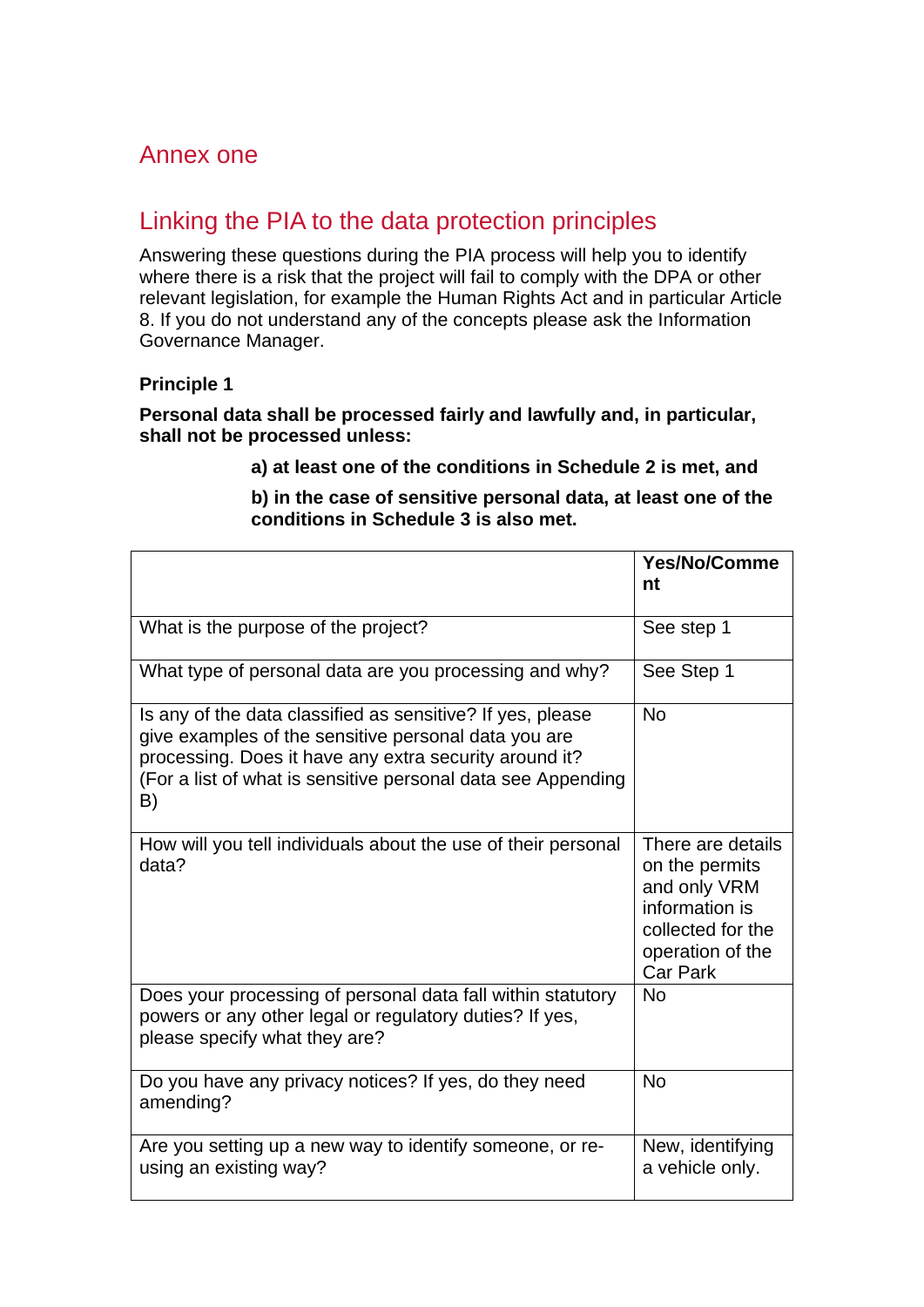| Does it involve using information about many people in a<br>new or different way?                                                                                                                                                 | <b>No</b>                                                                   |
|-----------------------------------------------------------------------------------------------------------------------------------------------------------------------------------------------------------------------------------|-----------------------------------------------------------------------------|
| Have you established which conditions for processing<br>apply?                                                                                                                                                                    | Yes                                                                         |
| Can someone's activities and actions now be identified as<br>theirs, whereas prior to the project/policy they would have<br>been anonymous (or could only be tracked back by a few<br>people, such as in a pseudonymous approach) | No, SHBC do<br>not have access<br>to access to<br>DVLA for this<br>purpose. |
| Is this the sort of data that people would have concerns<br>about?                                                                                                                                                                | <b>No</b>                                                                   |
| If you are relying on consent to process personal data,<br>how will this be collected and what will you do if it is<br>withheld or withdrawn?                                                                                     | N/A                                                                         |
| As we are subject to the Human Rights Act, you also need<br>to consider:                                                                                                                                                          |                                                                             |
| Will your actions interfere with the right to privacy under<br>Article 8?                                                                                                                                                         | <b>No</b>                                                                   |
| Have you identified the social need and aims of the<br>project?                                                                                                                                                                   | Yes                                                                         |
| Are your actions a proportionate response to the social<br>need?                                                                                                                                                                  | Yes                                                                         |

**Personal data shall be obtained only for one or more specified and lawful purposes, and shall not be further processed in any manner incompatible with that purpose or those purposes.** 

|                                                                                               | <b>Yes/No/Comment</b> |
|-----------------------------------------------------------------------------------------------|-----------------------|
| Does your project plan cover all of the purposes for<br>processing personal data?             | Yes                   |
| Have you identified potential new purposes as the scope<br>of the project expands?            | Yes                   |
| Is it intrusive?                                                                              | <b>No</b>             |
| Are you suggesting using a lot of information about each<br>person in a new or different way? | <b>No</b>             |
| Does it involve pulling together information about people                                     | <b>No</b>             |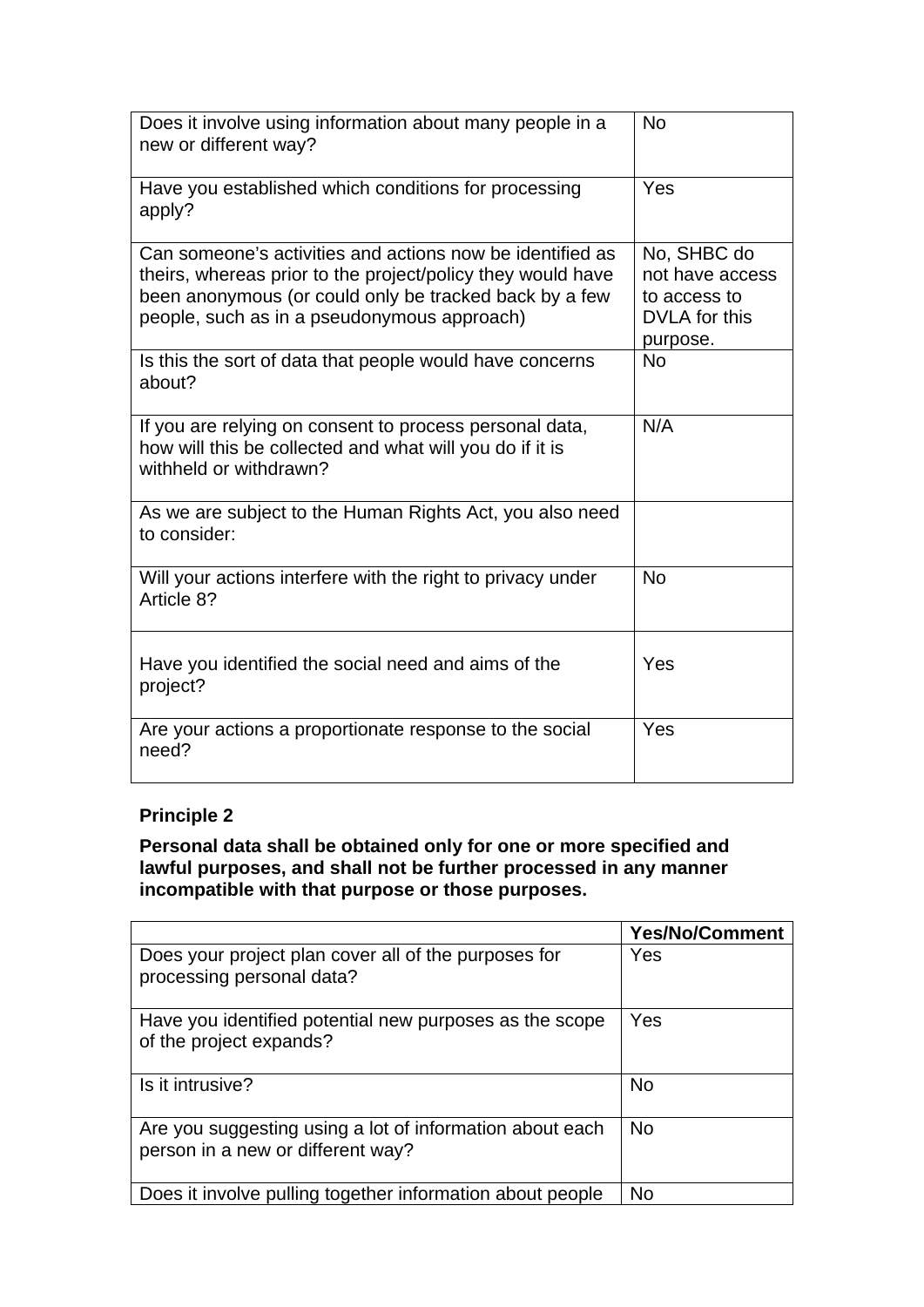| from different places, linking it or cross-referencing?                                                                                                                                                                                                                                                                                                   |                    |
|-----------------------------------------------------------------------------------------------------------------------------------------------------------------------------------------------------------------------------------------------------------------------------------------------------------------------------------------------------------|--------------------|
| Is the data handling new or introducing change in relation<br>to data collection?                                                                                                                                                                                                                                                                         | Change             |
| Does the project involve the use of existing personal data<br>for new purposes? If yes, how is the use of existing<br>personal data for new purposes being communicated to:<br>(a) the data subject (b) the Data Protection Officer<br>(Information Governance Manager) who will need to<br>change the Notification with the Information<br>Commissioner? | No.                |
| What checks are being made to ensure that further<br>processing is not incompatible with its original purpose?                                                                                                                                                                                                                                            | <b>PIA</b>         |
| Do you have a process on disclosure of personal data to<br>third parties? If so is it documented?                                                                                                                                                                                                                                                         | Yes. To the police |

#### **Personal data shall be adequate, relevant and not excessive in relation to the purpose or purposes for which they are processed.**

|                                                                                                                                                                                                         | <b>Yes/No/Comment</b>                                                  |
|---------------------------------------------------------------------------------------------------------------------------------------------------------------------------------------------------------|------------------------------------------------------------------------|
| Is the quality of the information good enough for the<br>purposes it is used?                                                                                                                           | Yes                                                                    |
| Which personal data could you not use, without<br>compromising the needs of the project?                                                                                                                | <b>None</b>                                                            |
| Could the project or policy be exempt from needing to<br>consider privacy?                                                                                                                              | <b>No</b>                                                              |
| What procedures are in place for periodically checking<br>that data collection procedures are adequate, relevant<br>and not excessive in relation to the purpose for which<br>data are being processed? | <b>Quarterly in Year</b><br>1, extending to<br>annually<br>thereafter. |

# **Principle 4**

# **Personal data shall be accurate and, where necessary, kept up to date.**

|                                                                                       | <b>Yes/No/Comment</b> |
|---------------------------------------------------------------------------------------|-----------------------|
| If you are procuring new software, does it allow you to<br>amend data when necessary? | Yes                   |
| How are you ensuring that personal data obtained from                                 | The car number        |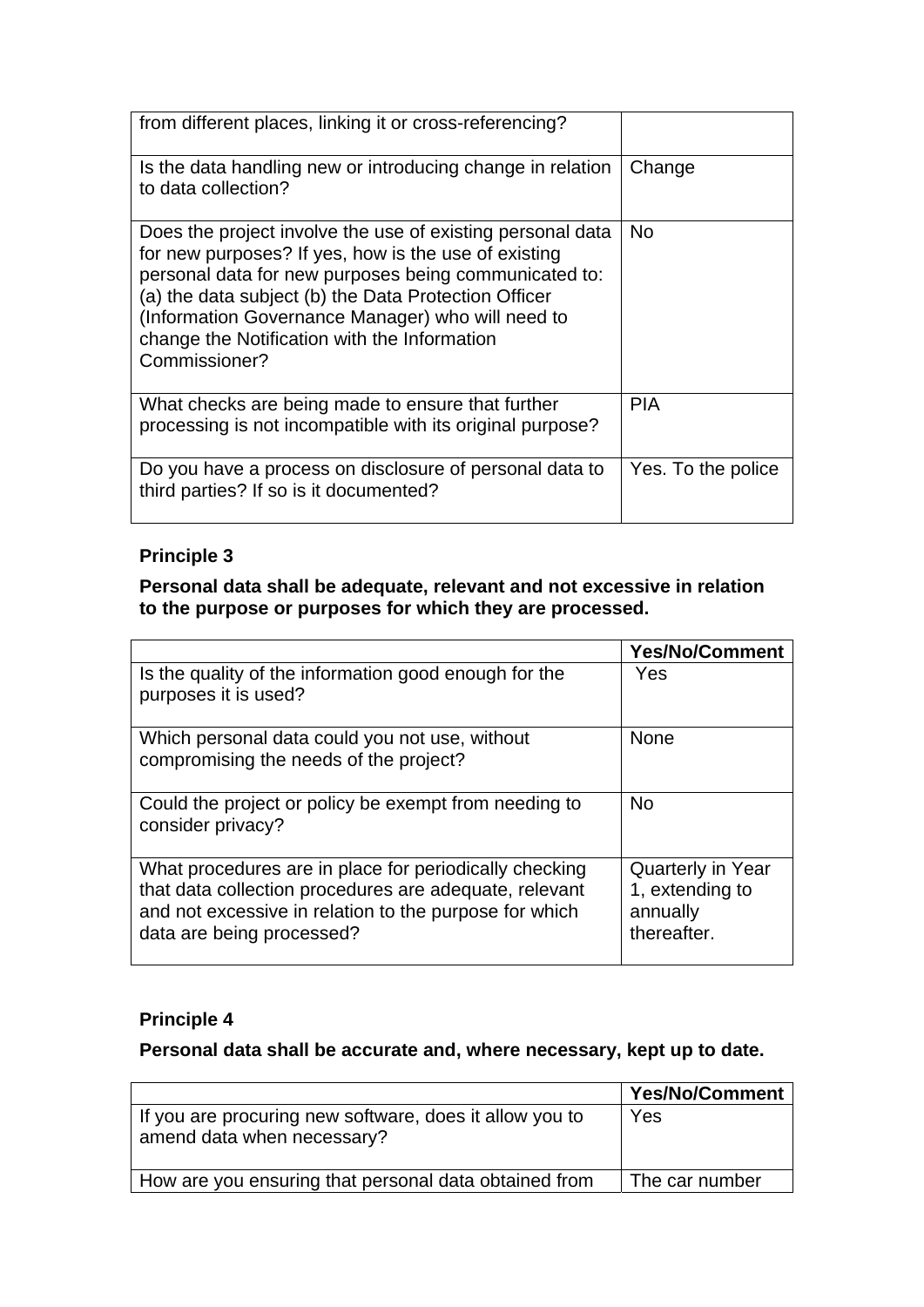| individuals or other organisations is accurate?                                                              | plates and details<br>of the permit<br>holders is supplied<br>by the individual |
|--------------------------------------------------------------------------------------------------------------|---------------------------------------------------------------------------------|
| Are you including a way to authenticate someone's<br>identity or introducing an identity management process? | Annually for all<br>permit holders.                                             |
| Is personal data to be checked for accuracy? If yes how,<br>and how often? Please give examples.             | N/A                                                                             |

## **Personal data processed for any purpose or purposes shall not be kept for longer than necessary for that purpose or those purposes.**

|                                                                                                                                                           | <b>Yes/No/Comment</b>                                                                                                              |
|-----------------------------------------------------------------------------------------------------------------------------------------------------------|------------------------------------------------------------------------------------------------------------------------------------|
| What retention periods are suitable for the personal data<br>you will be processing?                                                                      | 28 days                                                                                                                            |
| Are you procuring software that will allow you to delete<br>information in line with your retention periods?                                              | Yes                                                                                                                                |
| When data is no longer necessary for the purposes for<br>which it was collected, how is a review made to<br>determine whether the data should be deleted? | Data will be<br>deleted<br>automatically as<br>stated above. A<br>review will be<br>carried out should<br>data need to be<br>kept. |
| How often is the review to be conducted and by whom?                                                                                                      | <b>Quarterly in Year</b><br>1, extending to<br>annually<br>thereafter.                                                             |

# **Principle 6**

#### **Personal data shall be processed in accordance with the rights of data subjects under this Act.**

|                                                                                                                                                | <b>Yes/No/Comment</b> |
|------------------------------------------------------------------------------------------------------------------------------------------------|-----------------------|
| Will the systems you are putting in place allow you to<br>respond to subject access requests more easily?                                      | N/A                   |
| If the project involves marketing, have you got a<br>procedure for individuals to opt out of their information<br>being used for that purpose. | N/A                   |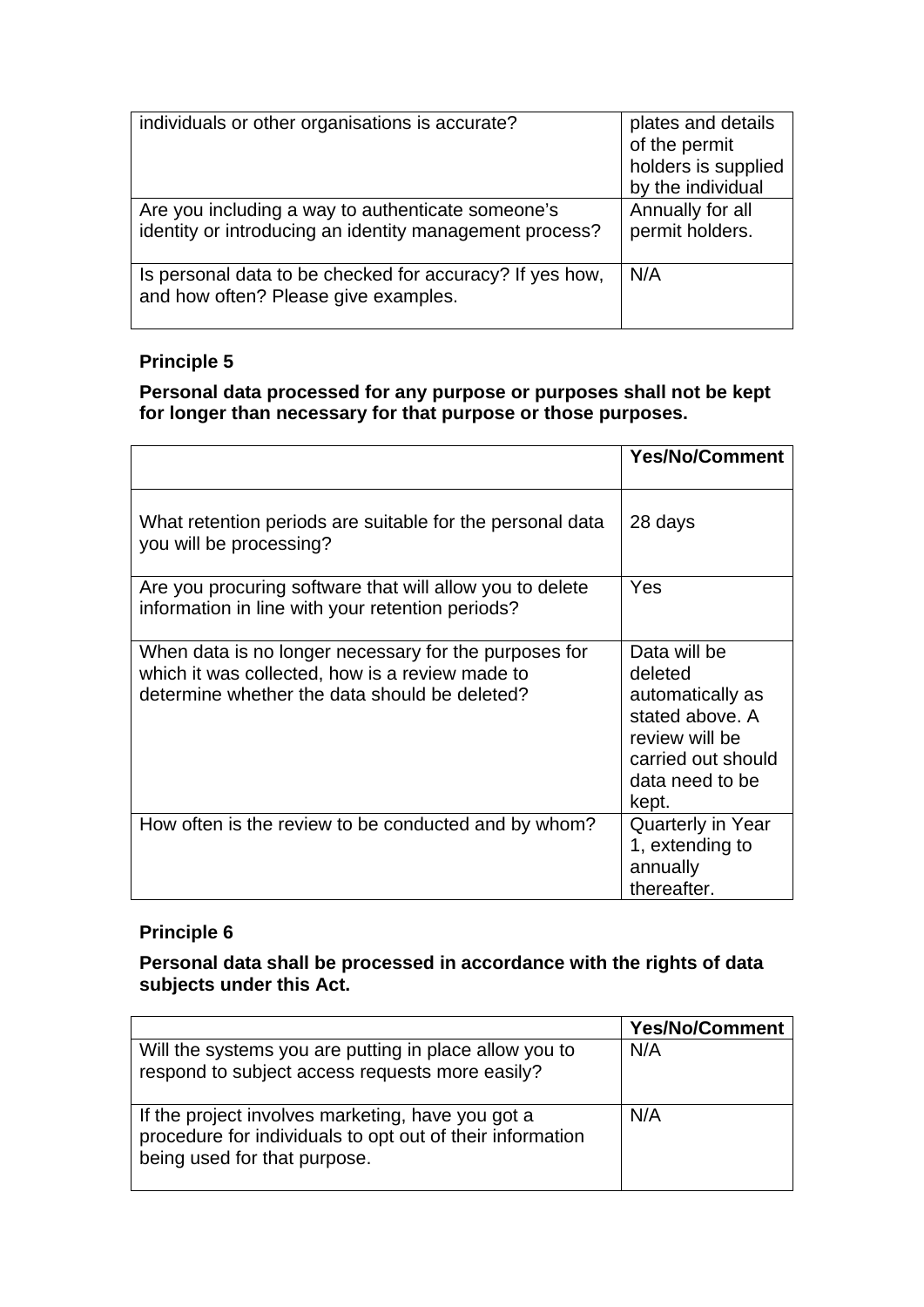**Appropriate technical and organisational measures shall be taken against unauthorised or unlawful processing of personal data and against accidental loss or destruction of, or damage to, personal data.** 

|                                                                                                                                                                                                                                                         | <b>Yes/No/Comment</b>                                                                                                                                                                               |
|---------------------------------------------------------------------------------------------------------------------------------------------------------------------------------------------------------------------------------------------------------|-----------------------------------------------------------------------------------------------------------------------------------------------------------------------------------------------------|
| Do any new systems provide protection against the<br>security risks you have identified?                                                                                                                                                                | Yes                                                                                                                                                                                                 |
| What training and instructions are necessary to ensure<br>that staff knows how to operate a new system securely?                                                                                                                                        | On the job<br>instruction<br>provided by<br>supplier. Regular<br>briefings from<br>Team Leader to<br>back up the<br>training. On the<br>job instruction for<br>new starters from<br>car park staff. |
| Does the project or policy involve more than one<br>organisation? (including IT maintenance contractors)                                                                                                                                                | Yes, NewPark<br><b>Security Limited</b><br>and<br><b>Credit Call</b>                                                                                                                                |
| Is the level of security appropriate for the type of<br>personal data processed?                                                                                                                                                                        | Yes                                                                                                                                                                                                 |
| Does the system comply with the Information Security<br>Policy requirements?                                                                                                                                                                            | Yes                                                                                                                                                                                                 |
| Describe the security measures that are in place to<br>prevent unauthorised or unlawful processing of: (a) data<br>held in automated format e.g. password controlled<br>access to PC's (b) Data held in a manual record e.g.<br>locked filing cabinets. | Internal audit<br>facility<br>incorporated in to<br>software.                                                                                                                                       |
| Is there a higher degree of security to protect sensitive<br>personal data from unauthorised or unlawful processing?<br>If yes, please describe the planned procedures, if no,<br>please indicate why not?                                              | N/A                                                                                                                                                                                                 |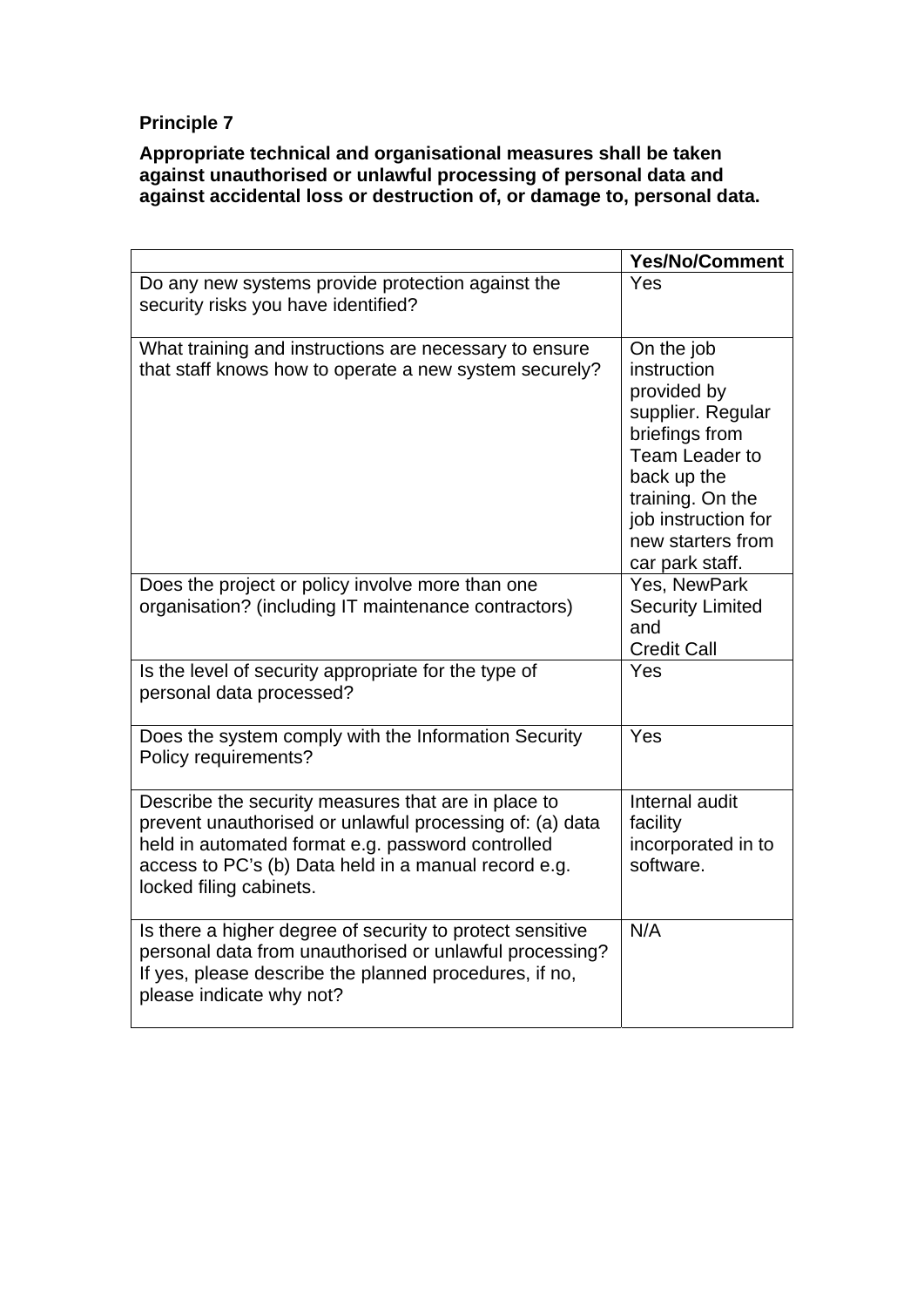**Personal data shall not be transferred to a country or territory outside the European Economic Area unless that country of territory ensures and adequate level of protection for the rights and freedoms of data subjects in relation to the processing of personal data.** 

|                                                                                                | <b>Yes/No/Comment</b> |
|------------------------------------------------------------------------------------------------|-----------------------|
| Is the data stored within the EEA?                                                             | Yes                   |
| Does the project or policy mean that personal information   No<br>will be seen or shared?      |                       |
| If you will be making transfers, how will you ensure that<br>the data is adequately protected? | N/A                   |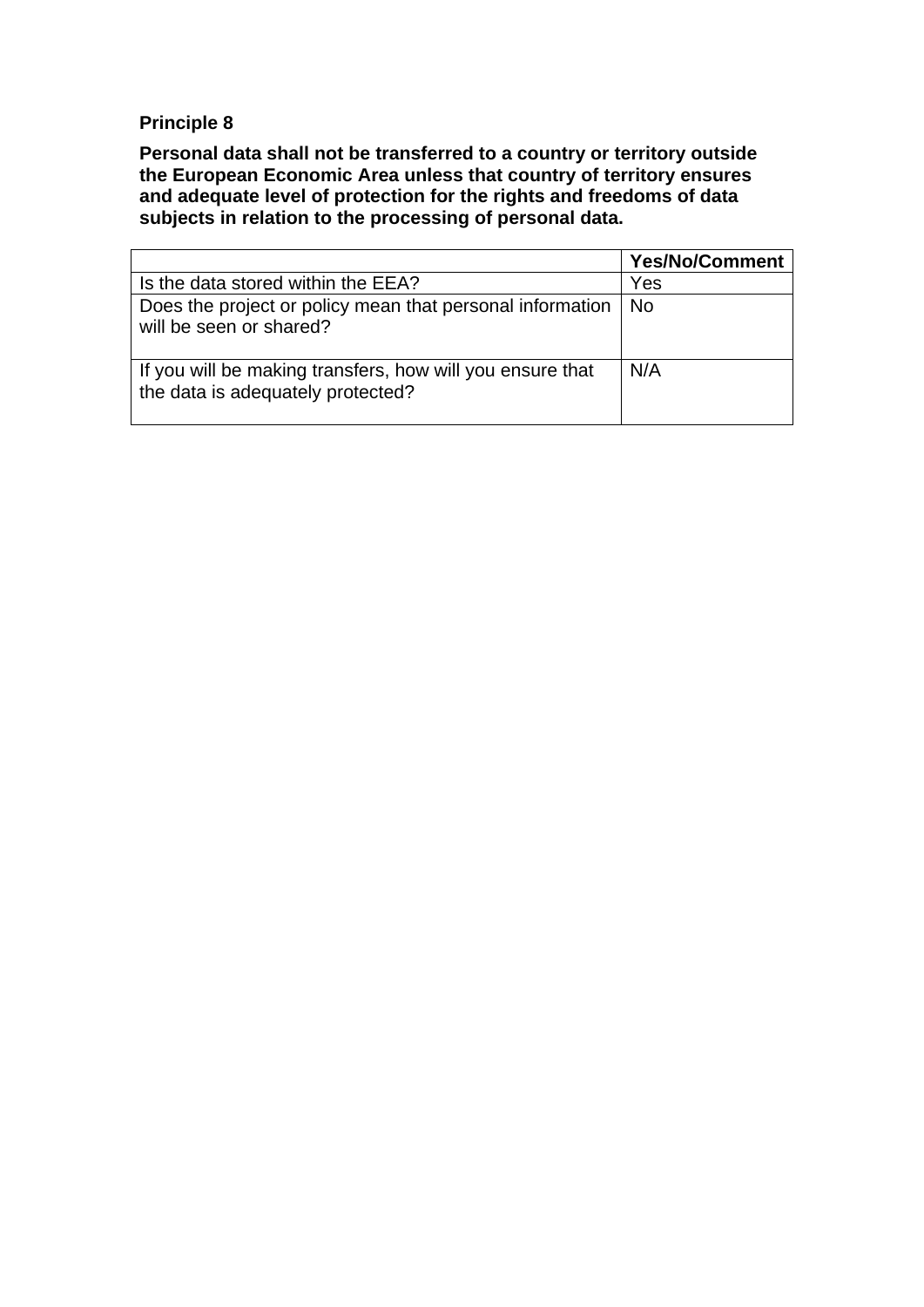# Annex Two

**Sensitive personal data** means personal data consisting of information as to:

(a) the racial or ethnic origin of the data subject,

- (b) his political opinions,
- (c) his religious beliefs or other beliefs of a similar nature,

(d) whether he is a member of a trade union (within the meaning of the Trade Union and Labour Relations (Consolidation) Act 1992),

- (e) his physical or mental health or condition,
- (f) his sexual life,
- (g) the commission or alleged commission by him of any offence, or

(h) any proceedings for any offence committed or alleged to have been committed by him, the disposal of such proceedings or the sentence of any court in such proceedings.